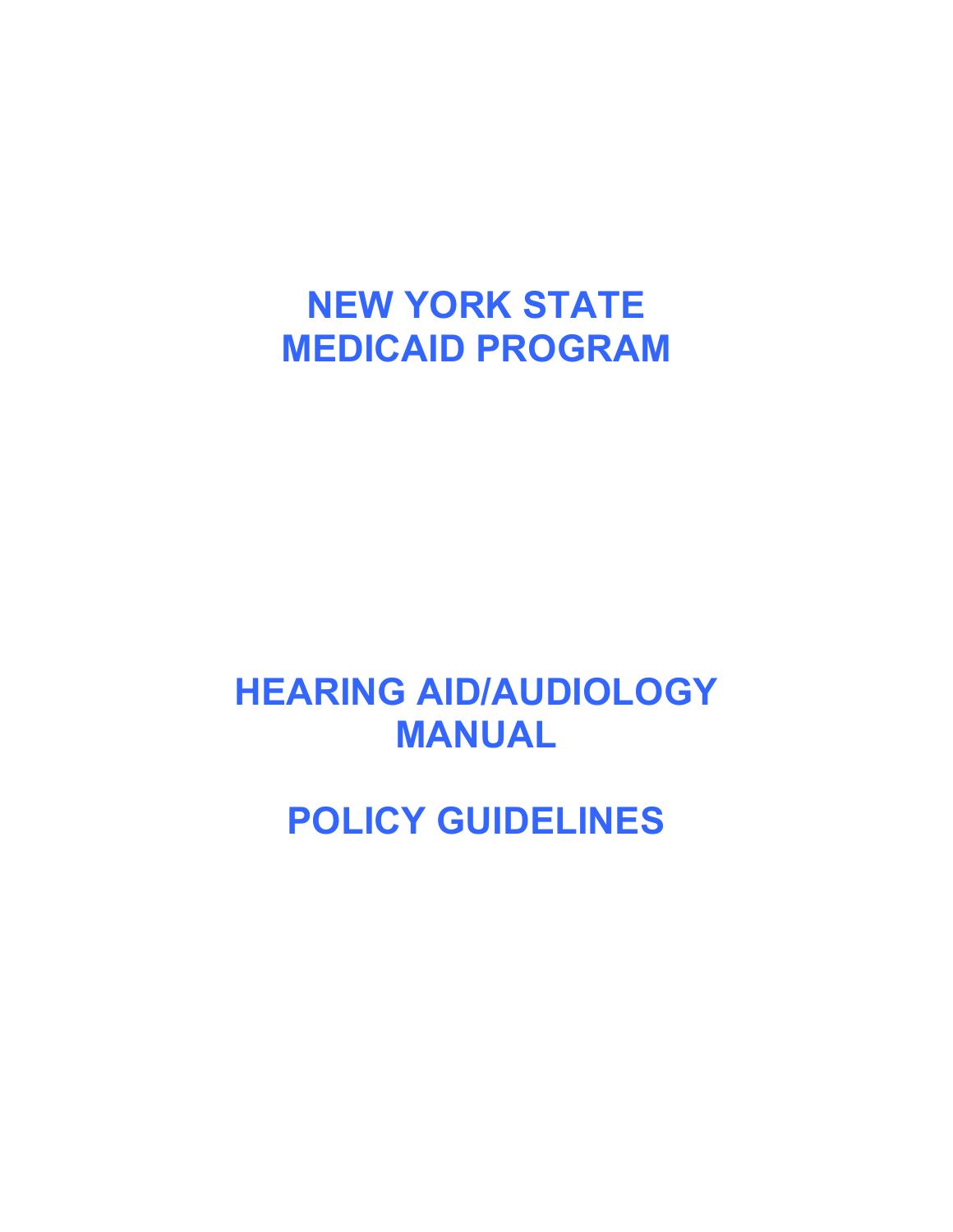# **Table of Contents**

| PRIOR APPROVAL/AUTHORIZATION REQUIREMENTS FOR PERSONS UNDER 21 YEARS OF AGE  12<br>PRIOR APPROVAL/AUTHORIZATION REQUIREMENTS FOR PERSONS 21 YEARS OF AGE AND OLDER 13 |  |
|-----------------------------------------------------------------------------------------------------------------------------------------------------------------------|--|
| SECTION IV - DOCUMENTATION REQUIRED WITH PRIOR APPROVAL REQUESTS 14                                                                                                   |  |
|                                                                                                                                                                       |  |
| SPEECH AND HEARING CENTERS APPROVED BY THE NYS PHYSICALLY HANDICAPPED CHILDREN'S PROGRAM                                                                              |  |
|                                                                                                                                                                       |  |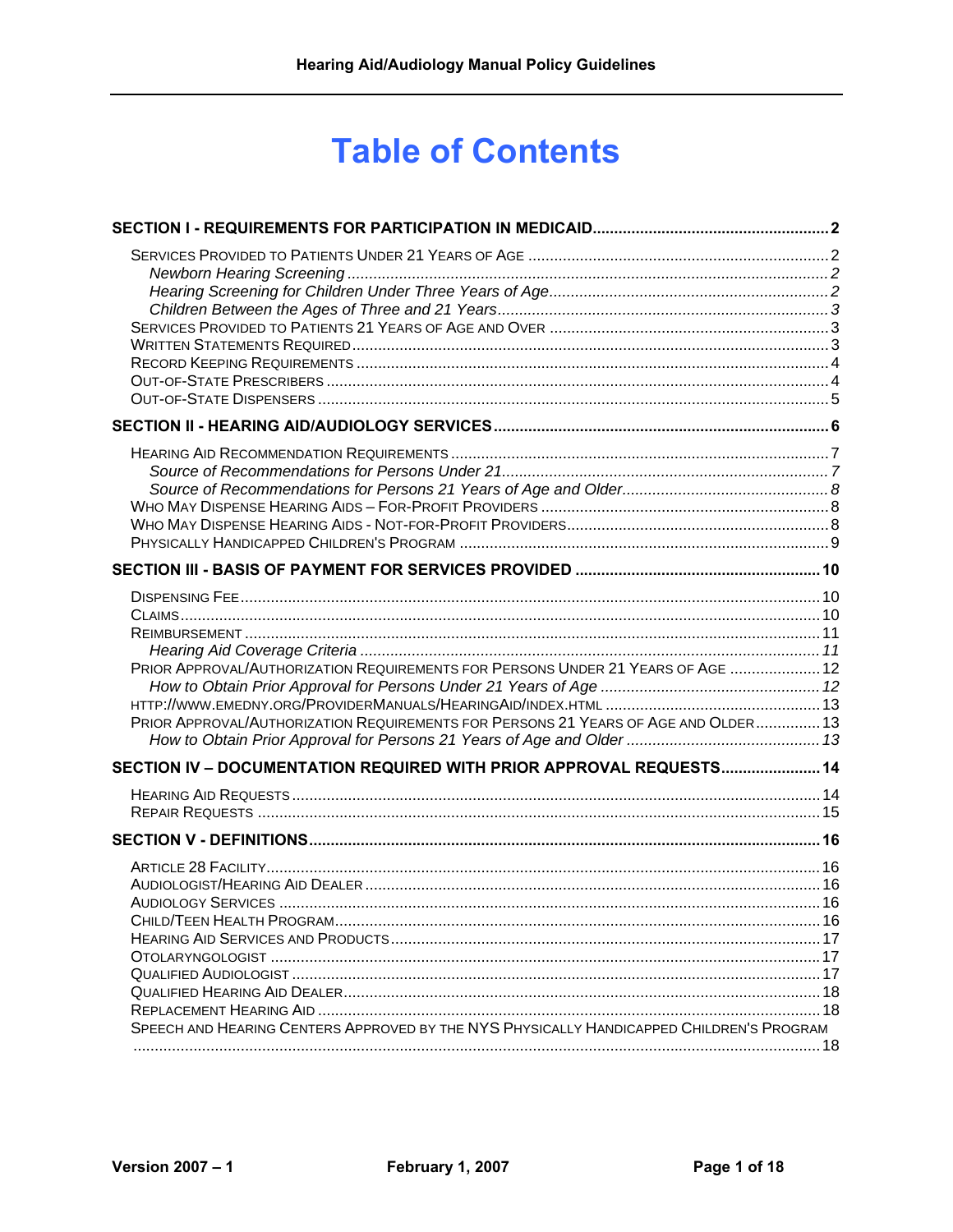# <span id="page-2-0"></span>**Section I - Requirements for Participation in Medicaid**

#### <span id="page-2-1"></span>**Services Provided to Patients Under 21 Years of Age**

Audiology services and hearing aid services for eligible patients **under 21 years of age** may be provided

- ¾ in a **speech and hearing center** certified by the Physically Handicapped Children's Program (PHCP),
- $\triangleright$  in an Article 28 facility,
- $\triangleright$  by a self-employed or salaried audiologist or audiologist/hearing aid dealer, or
- ¾ by audiologists in a group practice*.*

Hearing aid services ordered or recommended by the above providers must be provided by a **qualified hearing aid dealer** or **audiologist/hearing aid dealer**.

#### <span id="page-2-2"></span>**Newborn Hearing Screening**

In New York State, newborn hearing screening is *mandated*. Maternity hospitals and birthing centers must screen newborns for hearing loss before discharge. Infants who fail screening tests must be referred for audiological evaluation as soon as possible.

Timely follow-up is important for infants who do not pass their initial hearing screening and for those infants who fail two initial newborn screenings. Referral to the Early Intervention Program in the infant's county of residence can take place at two main junctures in the newborn hearing process:

- $\triangleright$  After an infant fails two hearing screenings, the infant may be referred to early intervention for a confirmatory (diagnostic) test; or
- $\triangleright$  If an infants who has failed his/her initial screening does not receive follow-up screening within 75 days post-discharge, the facility responsible for reporting data to the Department (usually the birth facility) may refer the family to early intervention for the purpose of facilitating a second hearing screening.

#### <span id="page-2-3"></span>**Hearing Screening for Children Under Three Years of Age**

For children less than three years of age, follow the most recent version of American Academy of Pediatrics' (AAP) Recommendations for Preventive Pediatric Health Care for age-specific intervals at which subjective history and/or routine standardized hearing testing should be performed.

Children less than three years of age who have test findings indicative of hearing loss, or are deemed to be at increased risk for hearing problems should be referred for ageappropriate hearing testing.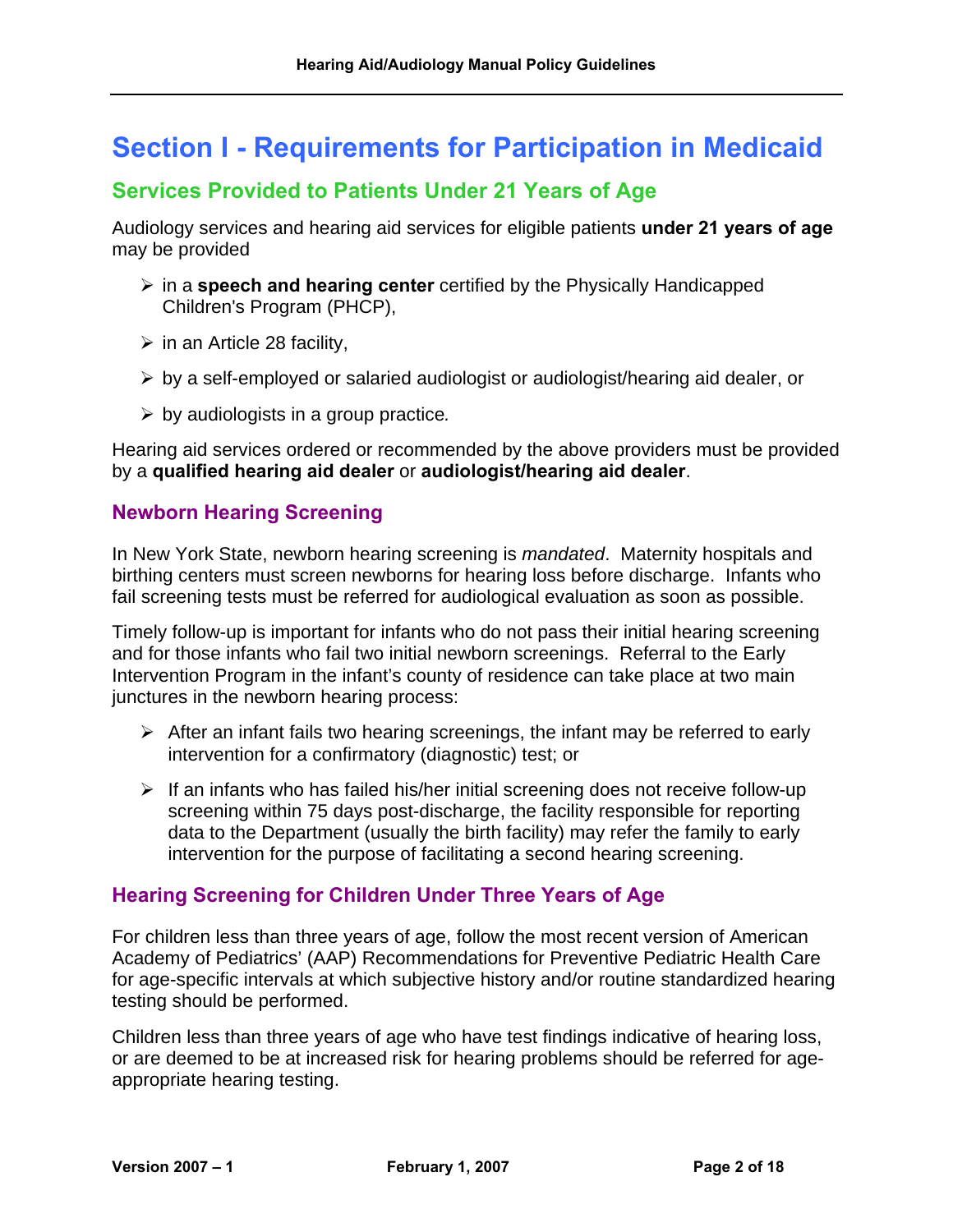It is recommended that providers refer the child to a speech and hearing center certified by the Physically Handicapped Children's Program (PHCP) or other appropriately licensed or credentialed providers. These children may also be referred to the Early Intervention Program in the child's county of residence.

#### <span id="page-3-0"></span>**Children Between the Ages of Three and 21 Years**

Pure tone screening should be performed at ages specified in the current version of AAP's Recommendations for Preventive Pediatric Health. If a hearing impairment is suspected at any age, the child should be referred for age-appropriate hearing testing. It is recommended that providers refer the child to a speech and hearing center certified by the Physically Handicapped Children's Program or other appropriately licensed or credentialed providers.

Providers serving children under 21 years, should refer to the Hearing Section in the EPSDT/CTHP Manual for Child Health Plus A (Medicaid)

[http://www.emedny.org/ProviderManuals/EPSDTCTHP/index.html.](http://www.emedny.org/ProviderManuals/EPSDTCTHP/index.html)

## <span id="page-3-1"></span>**Services Provided to Patients 21 Years of Age and Over**

*Audiology services* to eligible patients **21 years of age and over** may be provided:

- $\triangleright$  in an approved speech and hearing center,
- $\triangleright$  in an Article 28 facility, or
- $\triangleright$  by a self-employed or salaried audiologist or audiologist/hearing aid dealer or
- $\triangleright$  by audiologists in group practice.

*Hearing aid services* to eligible patients **21 years of age and over** may be provided:

- $\triangleright$  in an approved speech and hearing center,
- $\triangleright$  in an Article 28 facility, or
- $\triangleright$  by a hearing aid dealer or audiologist/hearing aid dealer.

#### <span id="page-3-2"></span>**Written Statements Required**

1. Audiology services shall be supported by a written statement of a physician referring the patient to a qualified audiologist.

*The written referral must be maintained with the patient record.*

2. Hearing aid services shall be supported by written results of audiometry or equivalent testing as required by a hearing aid recommendation or prescription signed by a qualified audiologist or licensed otolaryngologist.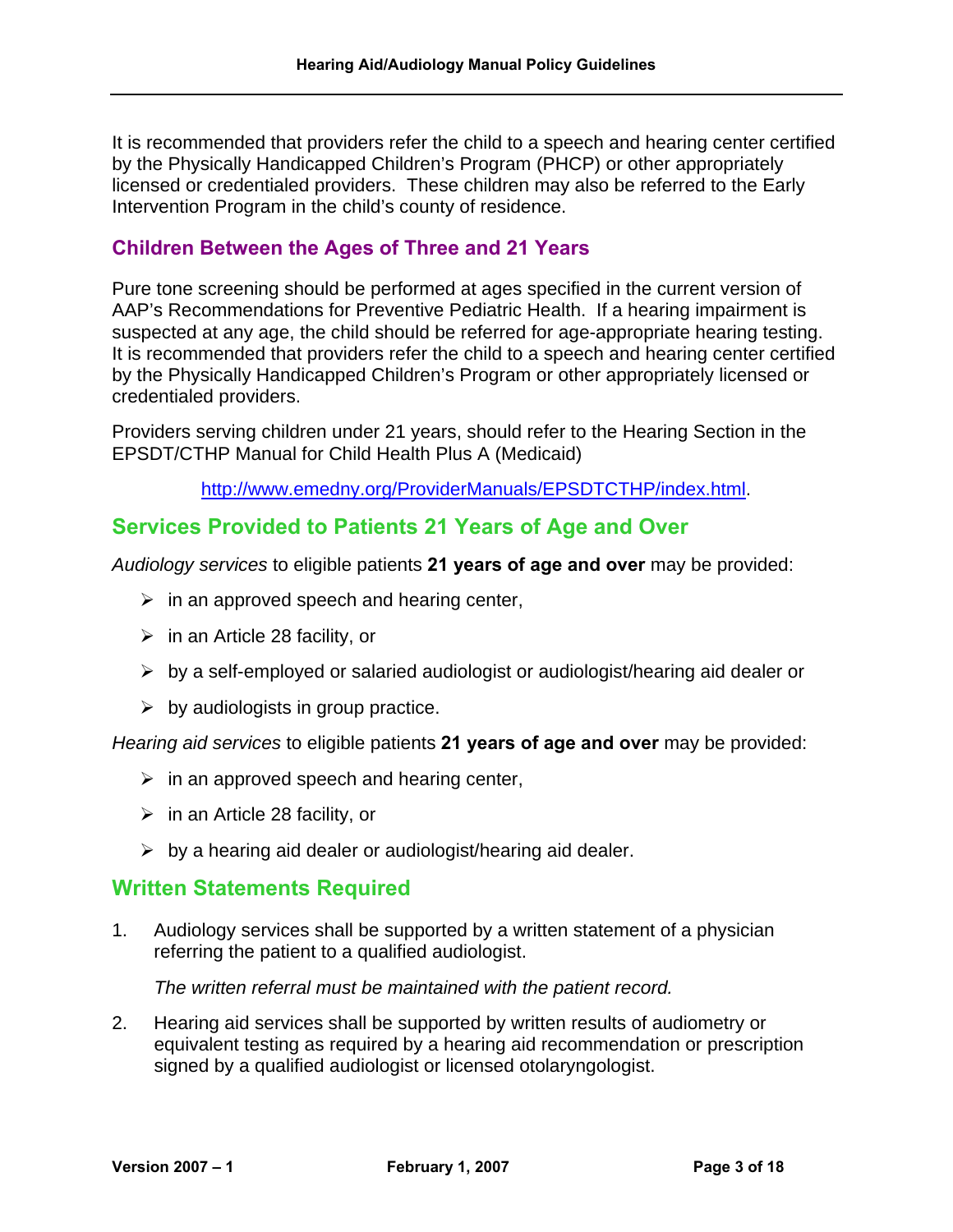At the end of the trial period, a statement of an audiologist, primary care giver or the patient himself/herself, providing verification of benefit from use of the hearing aid is required.

Should the patient fail to return and provide such written confirmation, a written explanation from the dispenser may be used in lieu of this confirmation-of-benefit to support billing and for entry into the patient record.

*These documents must be maintained with the patient record.*

3. A statement of patient rights and obligations shall be provided to the patient by the hearing aid dispenser at the time the hearing aid is dispensed.

*This statement shall be signed by the patient, with a copy maintained in the records and shall explain that the thirty days immediately subsequent to dispensing of the hearing aid constitutes a trial period for that aid.* 

Such statement shall explain the patient's obligation to return to the dispenser:

- **►** for all necessary adjustments and calibrations of the hearing aid during the 45-day trial period and
- **►** to provide written confirmation of benefit from use of the hearing aid; or
- **►** to ultimately return an unsatisfactory hearing aid.

#### <span id="page-4-0"></span>**Record Keeping Requirements**

Hearing aid dealers must meet the record-keeping requirements outlined in **Information For All Providers, General Policy,** available online at:

[http://www.emedny.org/ProviderManuals/AllProviders/index.html.](http://www.emedny.org/ProviderManuals/AllProviders/index.html)

Hearing aid dealers must maintain at each of their business locations the records specified in the Official Codes, Rules and Regulations of the New York State (NYS) Department of State available at:

[http://www.dos.state.ny.us/lcns/lawbooks/hearing.htm.](http://www.dos.state.ny.us/lcns/lawbooks/hearing.htm)

#### <span id="page-4-1"></span>**Out-of-State Prescribers**

For persons **21 years of age and older**, out-of-state audiologist, otolaryngologists and health care facilities licensed by the appropriate agency in that state may issue written recommendations for hearing aids for Medicaid recipients. *All such recommendations however, are subject to the prior approval.* 

For persons **under 21 years of age**, all hearing aid recommendations must originate from a PHCP approved speech and hearing center or other New York State appropriately licensed or credentialed provider.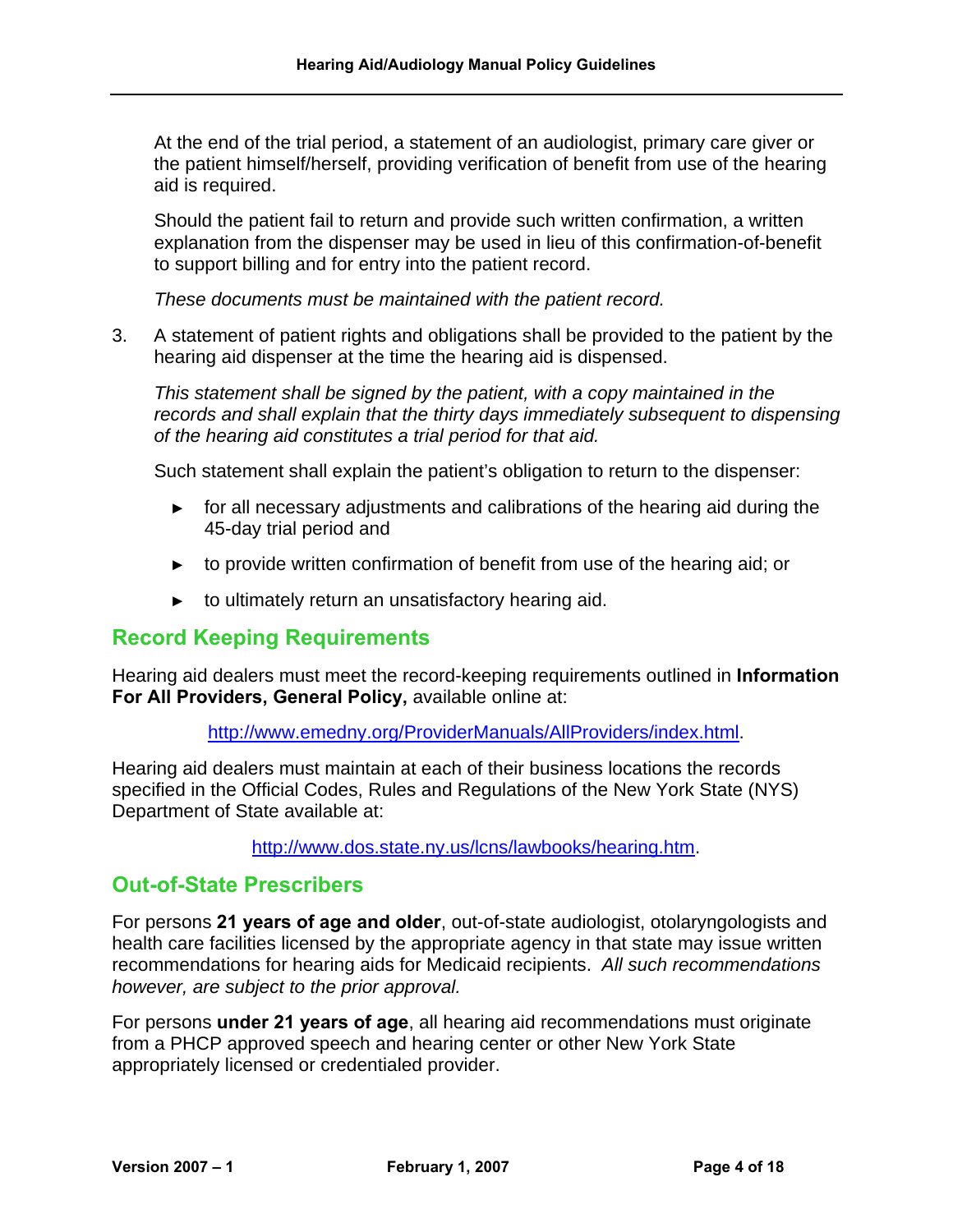## <span id="page-5-0"></span>**Out-of-State Dispensers**

In order to participate in the New York Medicaid Program, out-of-state hearing aid dispensers must be enrolled in the New York State Medicaid Program.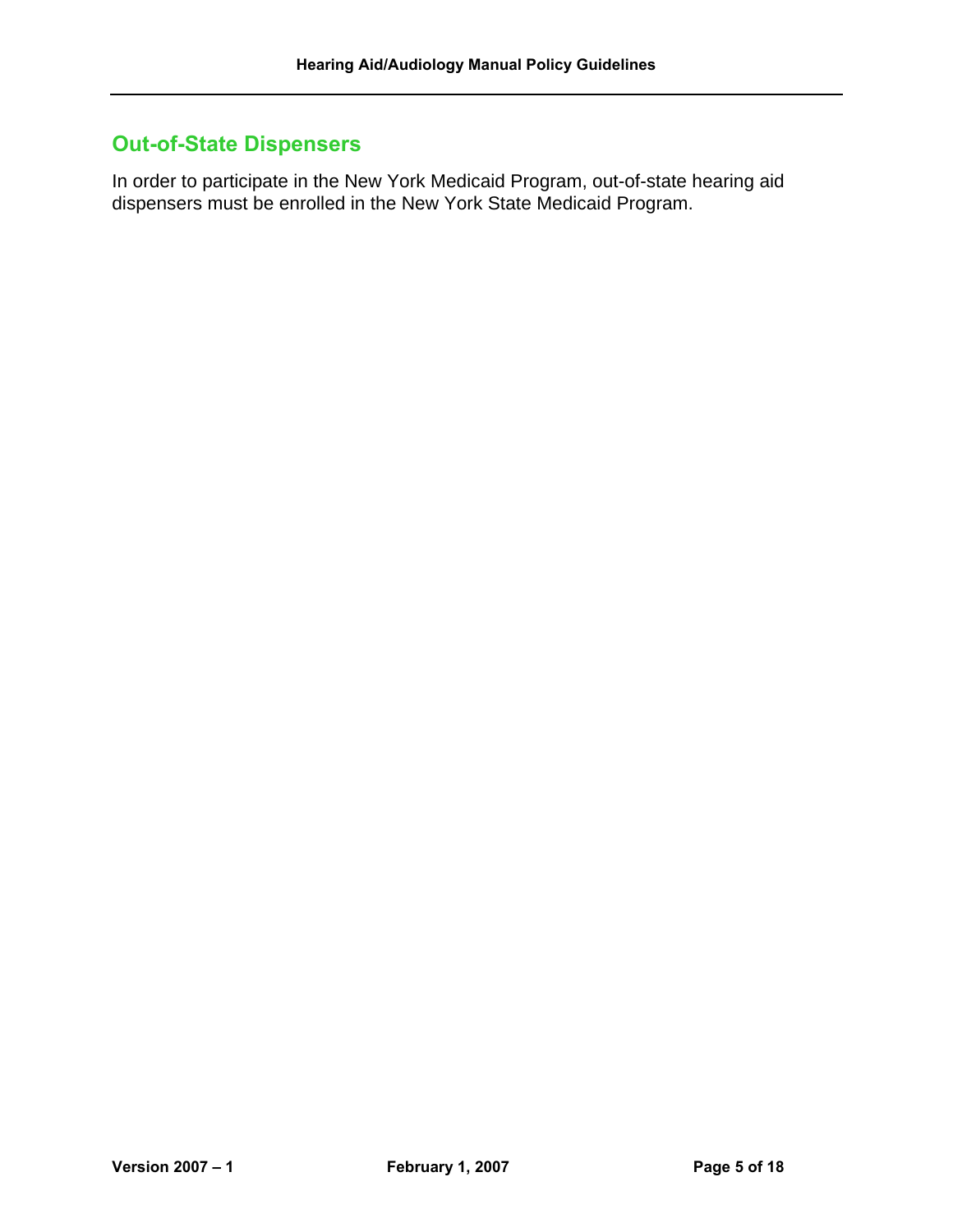# <span id="page-6-0"></span>**Section II - Hearing Aid/Audiology Services**

The Medicaid Program provides payment for:

- $\triangleright$  audiology services,
- $\triangleright$  audiometric screening, and
- $\triangleright$  hearing aid services and products

that are furnished to eligible patients, when medically necessary, to alleviate disability caused by the loss or impairment of hearing.

In order to assure that a patient receives maximum and continuing benefit from the use of a hearing aid, there must be a written recommendation from an otolaryngologist or an audiologist for a hearing aid which conforms to the requirements outlined in this Policy Manual.

The Program also provides payment for hearing aid repairs and replacement of accessories when necessary to maintain a patient's hearing aid in functional order.

1. Audiology services shall be made available by a qualified audiologist upon referral of a licensed physician for audiometric examination and testing and, if necessary, a hearing aid evaluation.

*A referral is not required for a conformity evaluation.* 

2. For children **less than three years of age**, follow the most recent version of American Academy of Pediatrics' (AAP's) Recommendations for Preventive Pediatric Health Care for age-specific intervals at which subjective history and/or routine standardized hearing testing should be performed.

Children less than three years of age who have test findings indicative of hearing loss, or are deemed to be at increased risk for hearing problems should be referred for age-appropriate hearing testing.

It is recommended that providers refer the child to a speech and hearing center certified by the Physically Handicapped Children's Program (PHCP) or other appropriately licensed or credentialed providers. These children may also be referred to the Early Intervention Program in the child's county of residence.

3. Pure tone screening should be performed for **children from age three to 21 years** as specified in the current version of AAP's *Recommendations for Preventive Pediatric Health*.

If a hearing impairment is suspected at any age, the child should be referred for ageappropriate hearing testing. It is recommended that providers refer the child to a speech and hearing center certified by the Physically Handicapped Children's Program or other appropriately licensed or credentialed providers.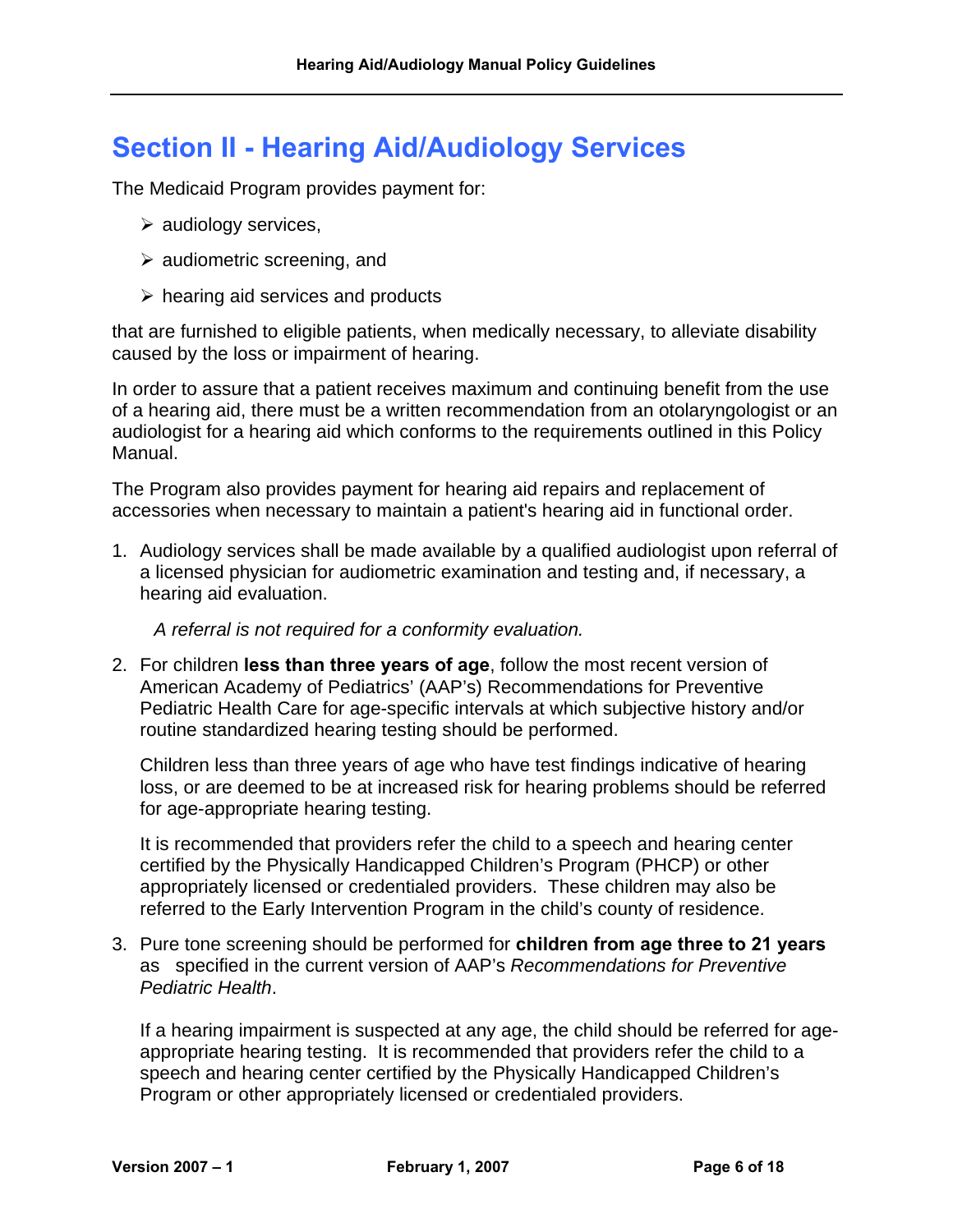4. Hearing aids shall be made available based upon the results of an audiometric examination or testing by a qualified audiologist or otolaryngologist.

Providers serving children under 21 years, should refer to the **Hearing Section** in the **EPSDT/CTHP Manual for Child Health Plus A (Medicaid)** found at

[http://www.emedny.org/ProviderManuals/EPSDTCTHP/index.html.](http://www.emedny.org/ProviderManuals/EPSDTCTHP/index.html)

#### <span id="page-7-0"></span>**Hearing Aid Recommendation Requirements**

All recommendations for hearing aids for Medicaid-eligible patients must be in compliance with Article 37 of the **NYS General Business Law**.

The written recommendation must indicate that the recipient is in need of a hearing aid and include the results of pure tone and speech (clinical) audiometry conducted in a sound treated room and/or test suite meeting the American National Standard Institute's specifications.

The otolaryngologist or qualified audiologist may either write a general recommendation for a hearing aid, or prescribe a specific device by indicating manufacturer and model required.

In support of a prescription for a specific hearing aid, sound field speech audiometry or equivalent testing methods must be performed. These tests must be conducted by or under the direction and personal supervision of an otolaryngologist or licensed audiologist. When a specific device is prescribed, the dealer must dispense as written.

When a general recommendation is made, the hearing aid dealer may perform hearing measurements by means of an audiometer or other testing equipment used solely for the purpose of selecting, fitting or dispensing an instrument designed to aid or improve human hearing.

Hearing aids must be dispensed within six months of the date of the recommendation.

#### <span id="page-7-1"></span>**Source of Recommendations for Persons Under 21**

All written recommendations for hearing aids for Medicaid patients **under 21 years of age** may come from a PHCP approved speech and hearing centers or other appropriately licensed or credentialed providers.

*The written recommendation must be signed by an otolaryngologist or qualified audiologist.* 

**Note:** For persons *under 21 residing in New York State Developmental Centers or OMRDD-certified residences*, the recommendation for a hearing aid may come from a Developmental Center's employed or consultant audiologist.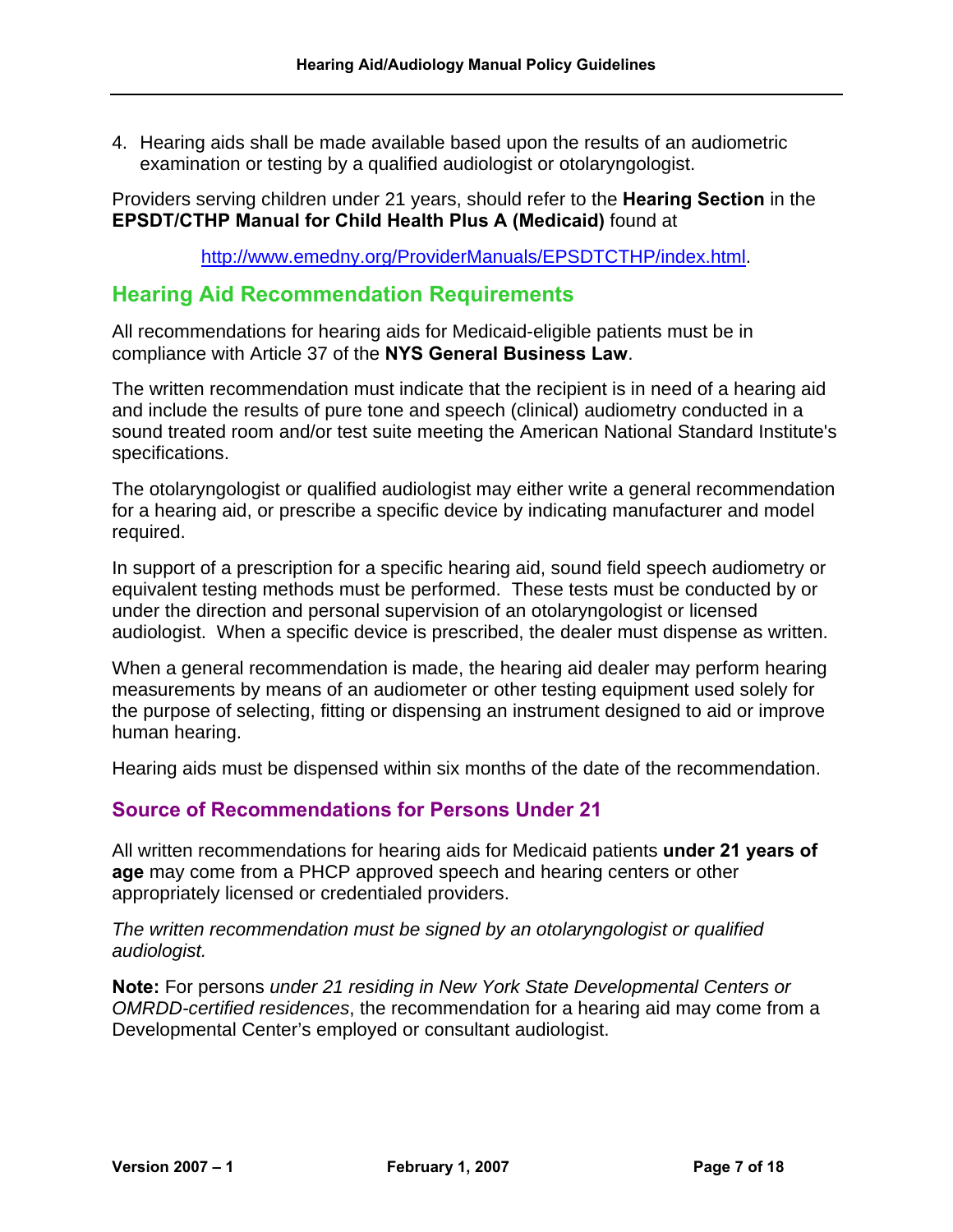#### <span id="page-8-0"></span>**Source of Recommendations for Persons 21 Years of Age and Older**

A written recommendation from a PHCP approved speech and hearing center, an otolaryngologist, or qualified audiologist in private practice, group practice, employed by a hearing aid dealer or employed by an Article 28 Facility that is certified to render speech and hearing or audiology service is sufficient in cases involving adults.

#### <span id="page-8-1"></span>**Who May Dispense Hearing Aids – For-Profit Providers**

A person, partnership, association, organization, or corporation formally registered under the provisions of Article 37 of the General Business Law, with the NYS Department of State as a hearing aid dealer, and enrolled in the Medicaid program, may dispense hearing aids to recipients in accordance with the *Hearing Aid/Audiology Services Fee Schedule*, available online at:

[http://www.emedny.org/ProviderManuals/HearingAid/index.html.](http://www.emedny.org/ProviderManuals/HearingAid/index.html)

The Secretary of State's approval of an application is contingent upon the applicant's compliance with specific standards. While this Manual elaborates on some, it does not discuss all of these requirements in detail. They may be found in their entirety in the Official Codes, Rules and Regulations of the Department of State, available at:

[http://www.dos.state.ny.us/lcns/lawbooks/hearing.htm.](http://www.dos.state.ny.us/lcns/lawbooks/hearing.htm)

Hearing aid dealers must continue to comply with these regulations. Failure to abide by these regulations will cause a hearing aid dealer to have his/her certificate of registration revoked. *When this occurs, the hearing aid dealer automatically forfeits the right to participate in the Medicaid Program.*

#### <span id="page-8-2"></span>**Who May Dispense Hearing Aids - Not-for-Profit Providers**

Under the Medicaid Program, hearing aid devices and accessories may be dispensed on a not-for-profit basis by a licensed otolaryngologist or certified speech and hearing center which is approved to render services under the PHCP, or by an Article 28 Facility that is eligible to participate under Title XVIII of the Social Security Act (Medicare) and is certified to render speech and hearing or audiology services.

When the costs are not included in the facility's rate, reimbursement for hearing aids will be made at the lower of the price charged by the facility to the general public or the acquisition cost.

Reimbursement for accessories, earmolds and hearing aid batteries will be made at the lowest of the price charged by the facility to the general public or the facility's acquisition cost or the State Maximum Fee Schedule amount.

The administrative and dispensing fees contained in the State Fee Schedule will **not** be paid to not-for-profit facilities.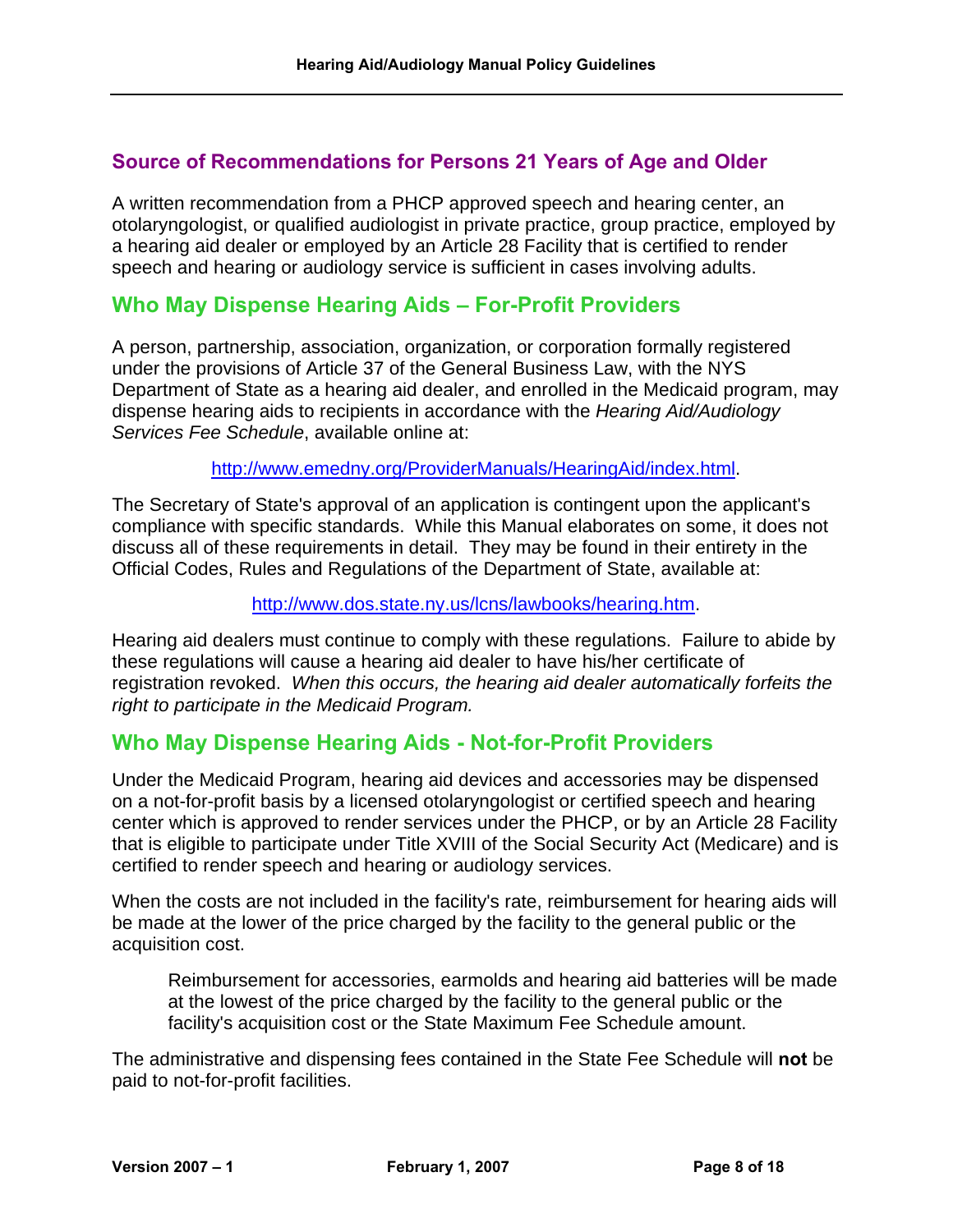Facilities may bill for visits at the established clinic rate to cover reasonable and necessary costs for the dispensing of the aid.

## <span id="page-9-0"></span>**Physically Handicapped Children's Program**

For Medicaid eligible persons **under age 21** who are receiving care under the auspices of the PHCP, the provider of care is required to comply with PHCP policies.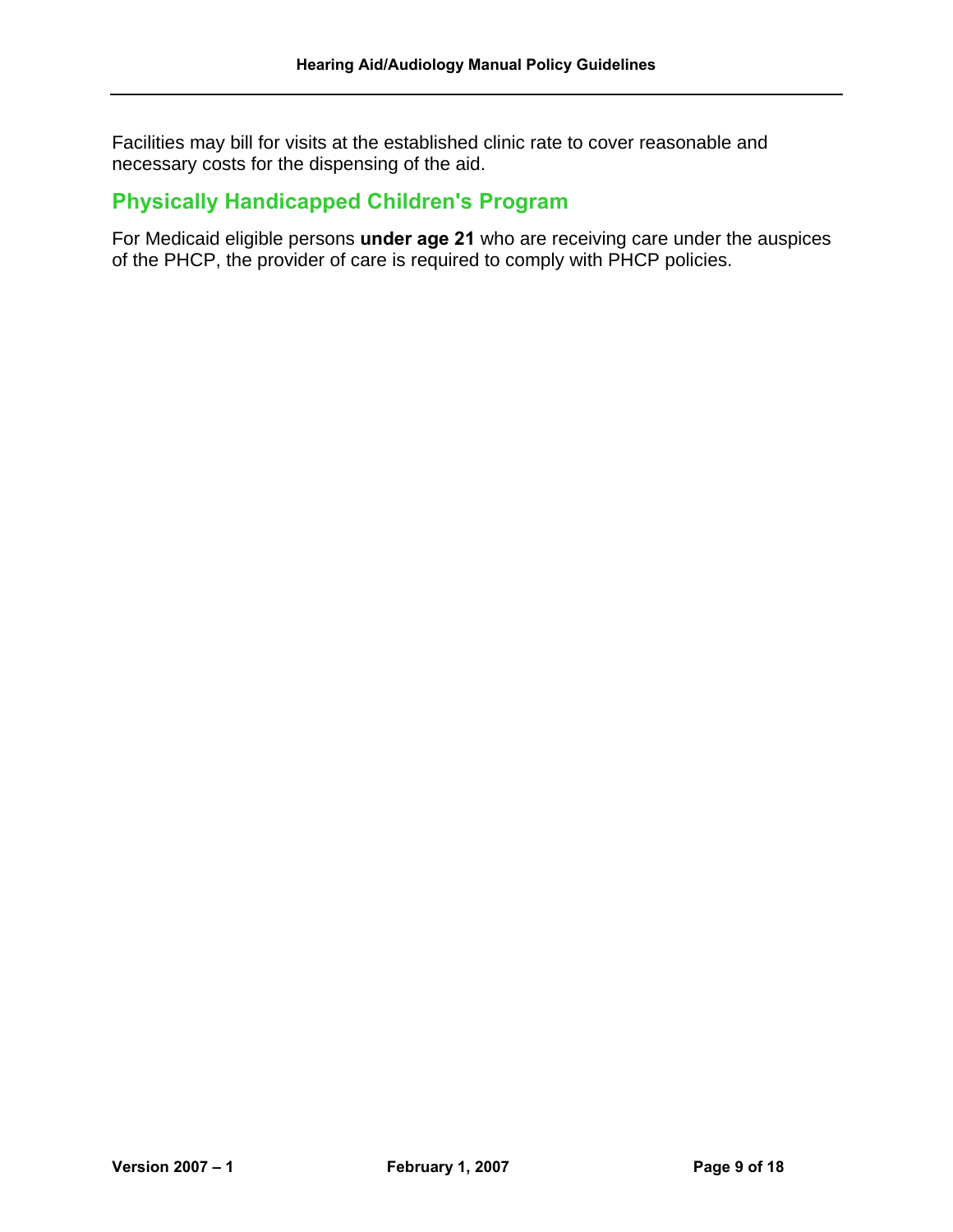# <span id="page-10-0"></span>**Section III - Basis of Payment for Services Provided**

Audiology services and audiometric screening and hearing aid services shall be reimbursed in accordance with the fee schedule set forth in the NYS Fee Schedule for Hearing Aid/Audiology Supplies and Services.

The fee schedule is available online at:

[http://www.emedny.org/ProviderManuals/HearingAid/index.html.](http://www.emedny.org/ProviderManuals/HearingAid/index.html)

#### <span id="page-10-1"></span>**Dispensing Fee**

The dispensing fee includes, but is not limited to the following, for the life of the hearing aid under normal use:

- $\triangleright$  all repairs and/or replacement of defective parts plus labor,
- $\triangleright$  cleaning by original dispenser,
- $\triangleright$  all fittings,
- $\triangleright$  all adjustments,
- $\triangleright$  all instructions to the recipient in the use of the device,
- $\triangleright$  a garment bag, if applicable, and
- $\triangleright$  a one month supply of batteries.

The dispensing fee, as listed on the fee schedule shall be payable to all qualified hearing aid dispensers.

#### <span id="page-10-2"></span>**Claims**

The claim for the hearing aid, dispensing fees may be submitted upon provision of the aid.

If it is determined during the trial period that the patient will not keep the aid, the claim for the returned aid must be voided and the claim for the dispensing fee code must be adjusted to deduct the amount indicated as "dispensing" in the description of the dispensing fee procedure code.

The dispenser is entitled to retain the payment for the fee portion in such circumstances. The dispensing fee is applicable for the initial or replacement aid and may only be billed by a for-profit dealer.

*Only the administrative fee (not the dispensing fee) is applicable for replacement of lost or stolen aids within the manufacturer's warranty.*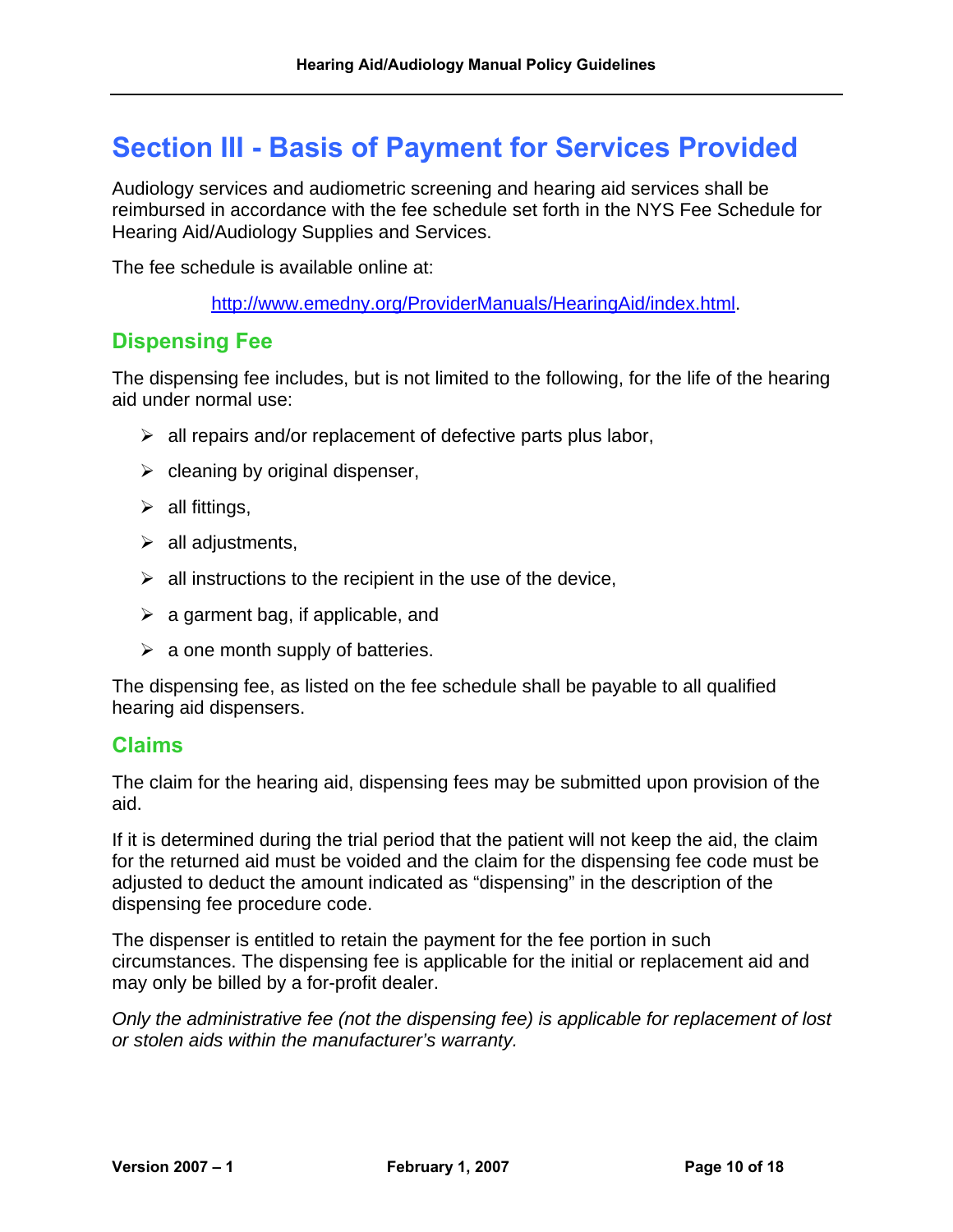### <span id="page-11-0"></span>**Reimbursement**

Reimbursement shall be made for the acquisition cost of hearing aid(s), supported by a copy of the invoice.

- $\triangleright$  The invoice supporting the acquisition cost of a hearing aid shall list the following information for the hearing aid for which reimbursement is requested:
	- the brand name,
	- the model number, and
	- the serial number.

Reimbursement as listed on the fee schedule shall be made to qualified audiologists for a hearing aid evaluation and hearing aid check to confirm benefit from the aid, provided that the audiologist is not the dispenser of the aid and, therefore, ineligible for a dispensing fee (which includes payment for these services).

When benefit of a hearing aid cannot be confirmed and the aid is returned to the dispenser, payment for that aid and the dispensing fee is forfeited.

When benefit can not be confirmed because the patient does not return the aid to the dispenser, the dispensing fee is forfeited and the acquisition cost of the aid may be reimbursable when requests are supported by documentation of reasonable attempts by the dispenser to provide continuity of service.

Should a patient lose eligibility after an earmold(s) and/or hearing aid is ordered but before it is dispensed, Medicaid reimbursement will be made only for the earmold(s).

#### <span id="page-11-1"></span>**Hearing Aid Coverage Criteria**

Medicaid reimbursement for hearing aids is dependent upon the following criteria, **regardless of order source**:

- ¾ **Monaural Hearing Aid** 
	- Hearing loss in the better ear of 30 dBHL or greater (re ANSI 1969) for the pure tone average of 500, 1000 and 2000Hz.
	- A spondee threshold in the better ear of 30 dBHL or greater when pure tone thresholds cannot be established.
	- Hearing loss in each ear is less than 30 dBHL at the frequencies below 2,000 Hz and thresholds in each ear are greater than 40 dBHL at 2,000 Hz and higher.
	- Documentation of communication need and a statement that the patient is alert and oriented and able to utilize their aid appropriately.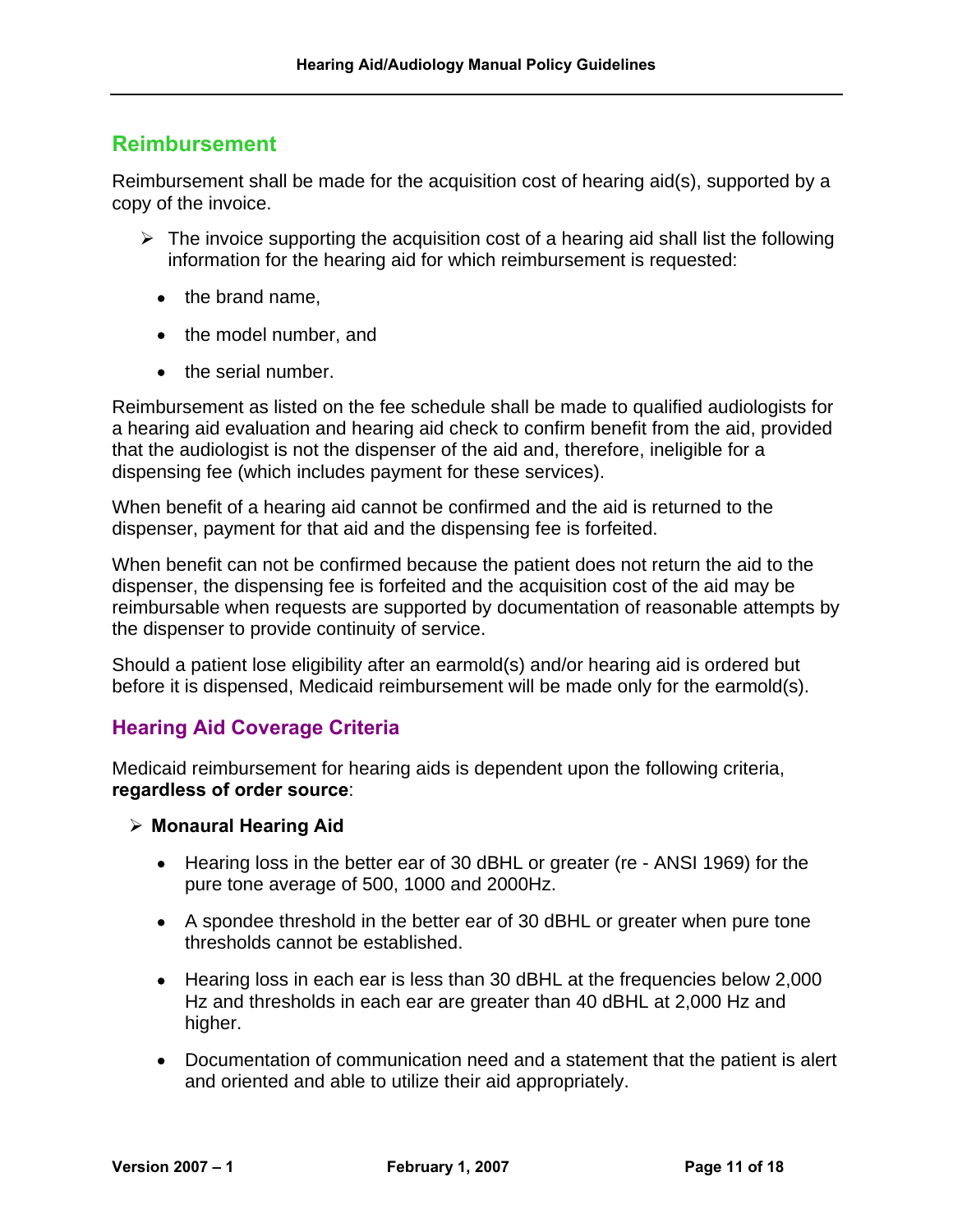#### ¾ **Binaural Hearing Aid**

Same as the criteria for Monaural Hearing Aid plus one or more of the following:

- significant social, vocational or educational demands;
- previous user of binaural hearing aids;
- significant visual impairment; and
- children.

*FM Systems are not reimbursable by Medicaid.* 

#### <span id="page-12-0"></span>**Prior Approval/Authorization Requirements for Persons Under 21 Years of Age**

Prior approval of the local PHCP Medical Director is required for all hearing aid services furnished to patients **under 21 years of age** who are receiving care under the auspices of the PHCP.

When recommended by an otolaryngologist, a qualified audiologist or a facility licensed and certified under Article 28 of the Public Health Law to provide speech and hearing or audiology services, prior approval shall be required for all:

- $\triangleright$  administrative fees.
- $\triangleright$  hearing aid(s),
- $\triangleright$  dispensing fees,
- $\triangleright$  special fittings and
- $\triangleright$  repairs costing \$70 or more.

When hearing aids and special fittings are recommended by a speech and hearing center certified by the PHCP, prior approval is not required for these items or for the administrative and dispensing fees.

Repairs costing \$70 or more and batteries not listed in the Fee Schedule shall require prior approval regardless of the source of the order.

**Note:** For patients *under 21 residing in New York State Developmental Centers*, the recommendation for a hearing aid may come from the Developmental Center.

#### <span id="page-12-1"></span>**How to Obtain Prior Approval for Persons Under 21 Years of Age**

For information, contact the PHCP at the address/telephone number indicated in **Information For All Providers, Inquiry**, available online at:

<http://www.emedny.org/ProviderManuals/AllProviders/index.html>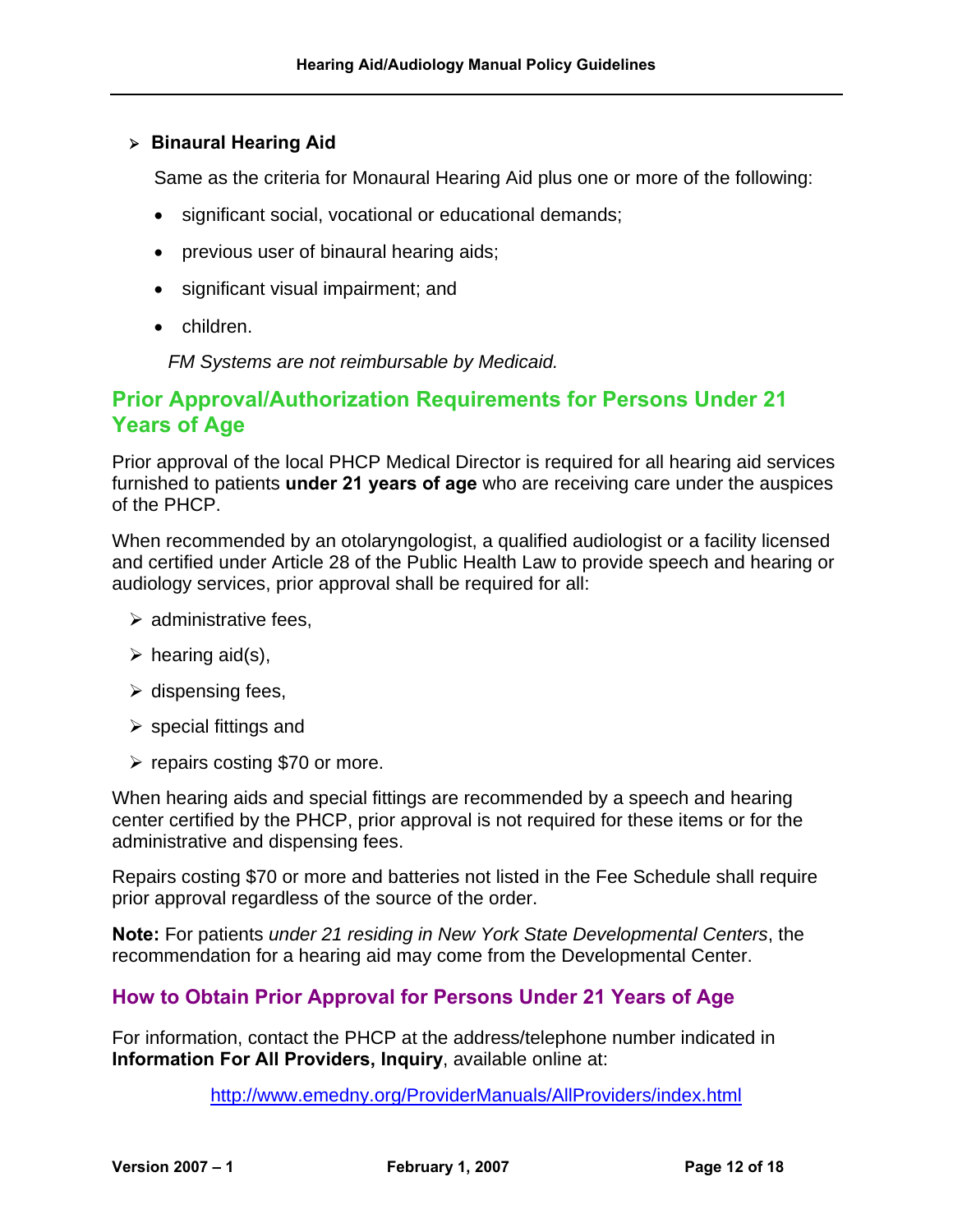*or* 

Prior approvals may be obtained by submitting eMedNY form 283201 to Computer Sciences Corporation. For complete instructions, see **Prior Approval Guidelines** available at:

#### <span id="page-13-0"></span><http://www.emedny.org/ProviderManuals/HearingAid/index.html>

#### <span id="page-13-1"></span>**Prior Approval/Authorization Requirements for Persons 21 Years of Age and Older**

When recommended by an otolaryngologist, qualified audiologists, out-of-state prescribers or facilities licensed and certified under Article 28 of the Public Health Law to provide speech and hearing or audiology services, prior approval shall be required for all:

- $\triangleright$  administrative fees.
- $\triangleright$  hearing aid(s),
- $\triangleright$  dispensing fees,
- $\triangleright$  special fittings and
- $\triangleright$  repairs costing \$70 or more.

When hearing aids and special fittings are recommended by speech and hearing centers certified by the PHCP, prior approval is not required for these items or for the administrative and dispensing fees.

Repairs costing \$70 or more and batteries not listed in the **Fee Schedule** shall require prior approval regardless of the source of the order.

#### <span id="page-13-2"></span>**How to Obtain Prior Approval for Persons 21 Years of Age and Older**

Prior approvals are obtained by submitting eMedNY form 283201 to Computer Sciences Corporation. For complete instructions, see Prior Approval Guidelines available at:

[http://www.emedny.org/ProviderManuals/HearingAid/index.html.](http://www.emedny.org/ProviderManuals/HearingAid/index.html)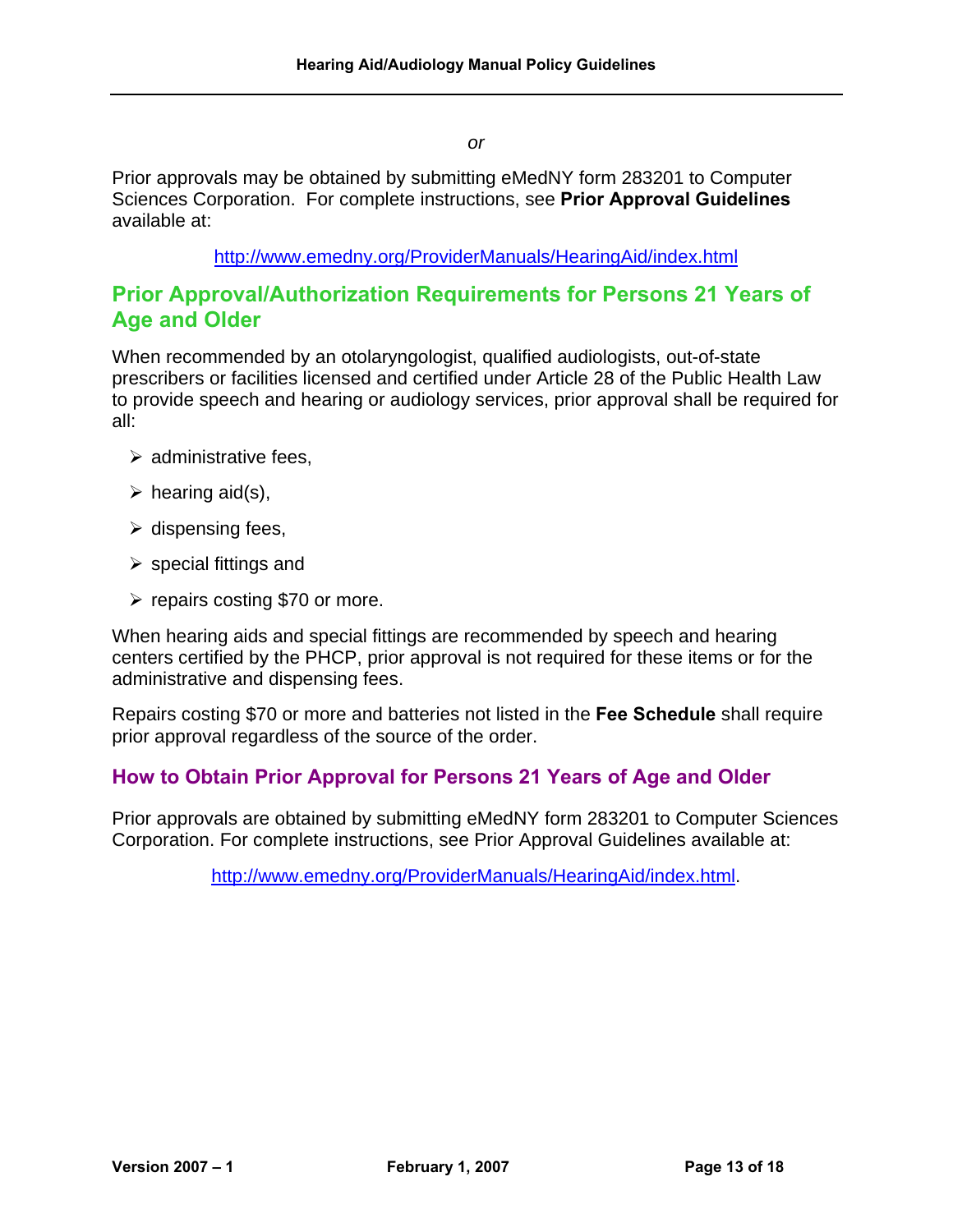# <span id="page-14-0"></span>**Section IV – Documentation Required with Prior Approval Requests**

# <span id="page-14-1"></span>**Hearing Aid Requests**

The following documentation is required when requesting prior approval for hearing aids:

 $\triangleright$  Completed prior approval form eMedNY 283201. The form is not required if the request is submitted online via ePACES or other HIPAA-compliant 278 transaction.

If the PA request is submitted online, all supporting medical documentation must be submitted by mail to Computer Sciences Corporation, utilizing the electronic transaction attachment scanning form available for download at:

[http://www.emedny.org/info/phase2/paper.html;](http://www.emedny.org/info/phase2/paper.html)

- $\triangleright$  Audiogram dated within the previous year of order date that includes air conduction for both ears, bone conduction, and speech discrimination results;
- $\triangleright$  Medical clearance:
- $\triangleright$  Psycho-social statement indicating the recipient's ability to use and care for hearing aids, and indication if the recipient will be assisted by a care-giver;
- $\triangleright$  Hearing aid history, including:
	- make,
	- model,
	- serial number,
	- ear worn,
	- year dispensed and
	- status of current hearing aid(s);

**Note: If hearing aid is lost, provide letter from recipient or care-giver describing circumstances of the loss and what will be done to prevent future loss.** 

- ¾ If requesting **monaural** fit, indicate which ear is being fit;
- ¾ If requesting **binaural** fit, provide supporting documentation to verify recipient's qualification for binaural use as indicated in this Manual; and
- $\triangleright$  If hearing aid is under 5 years old, indicate why the request is for replacement rather than repair.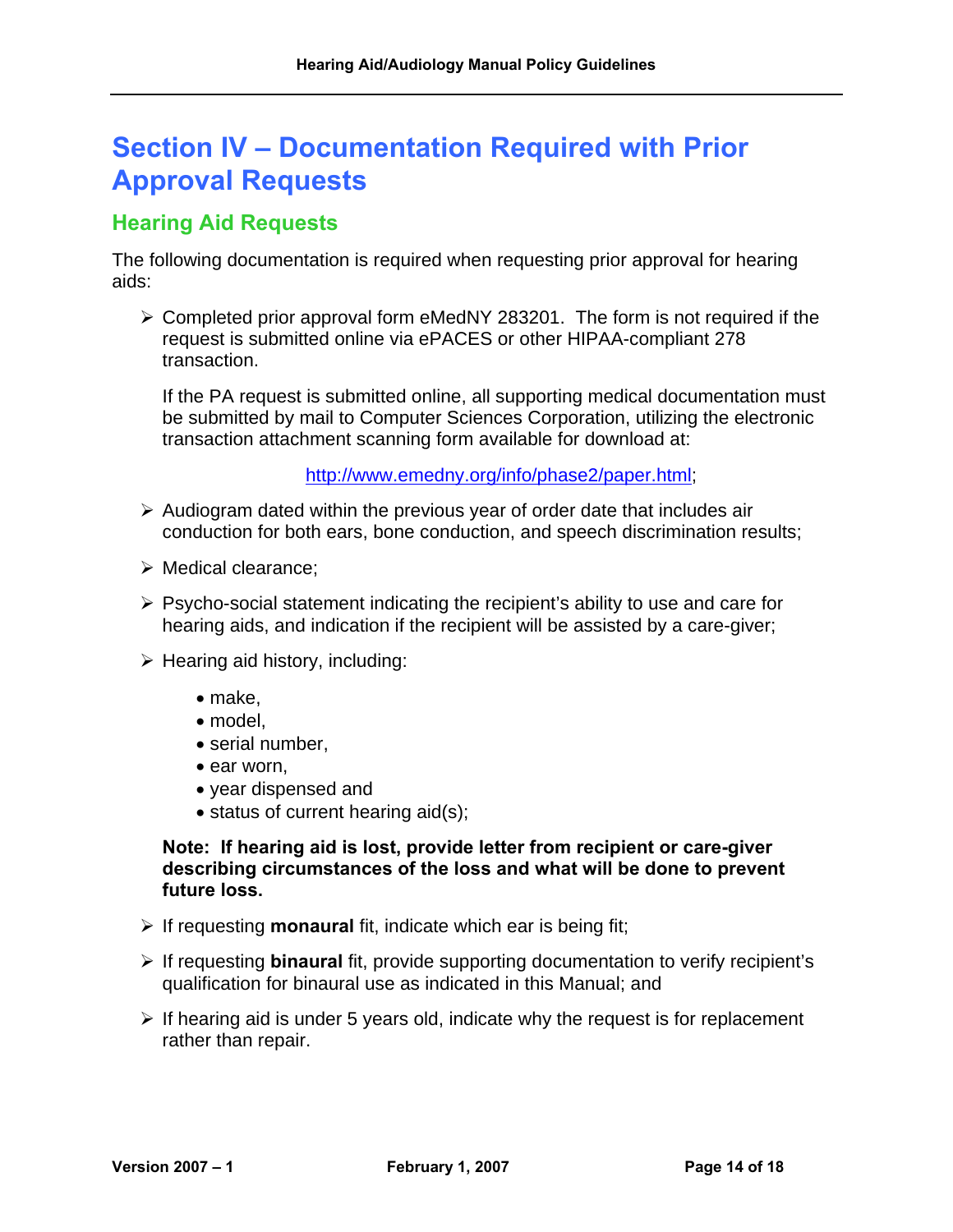# <span id="page-15-0"></span>**Repair Requests**

If requesting prior approval for the repair of hearing aids, the following documentation is required:

 $\geq$  Completed prior approval form eMedNY 283201. The form is not required if the request is submitted online via ePACES or other HIPAA-compliant 278 transaction.

If the PA request is submitted online, all supporting medical documentation must be submitted by mail to Computer Sciences Corporation, utilizing the electronic transaction attachment scanning form available for download at:

[http://www.emedny.org/info/phase2/paper.html;](http://www.emedny.org/info/phase2/paper.html)

- $\triangleright$  Audiogram dated within the past two years;
	- If information is available, indicate if hearing loss remains stable or if there has been a significant change in hearing since original fitting which may require new amplification;
- ¾ Make, model, serial number, ear worn, and year dispensed of aid to be repaired;
- $\triangleright$  Description of the current condition of hearing aid and what repairs are being done;
- ¾ Indication of the cost of repair showing Medicaid's twenty percent discount; and
- $\triangleright$  If hearing aid is over 5 years old, indicate why the request is for repair rather than replacement.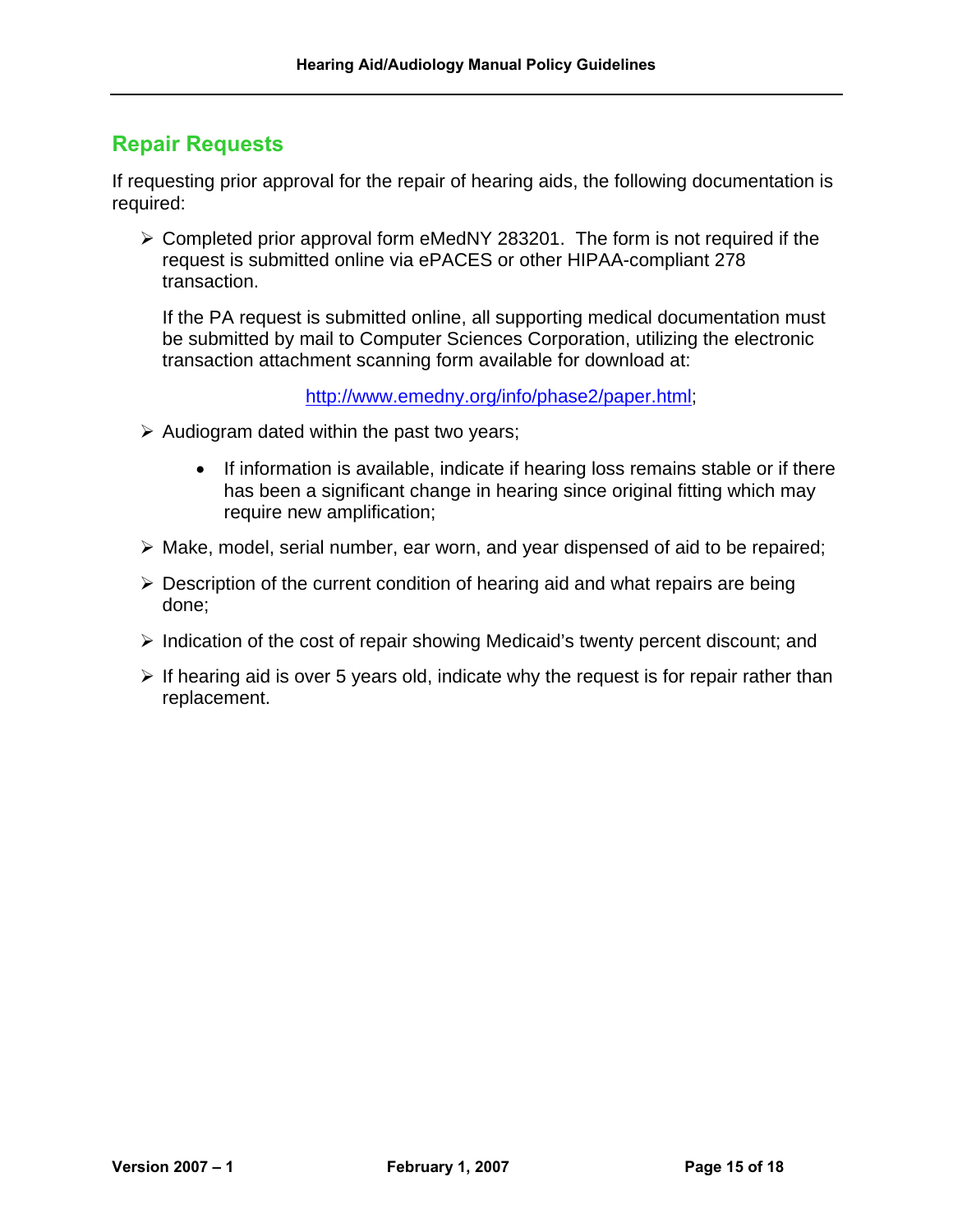# <span id="page-16-0"></span>**Section V - Definitions**

For the purposes of the Medicaid Program and as used in this Manual, the following terms are defined to mean:

## <span id="page-16-1"></span>**Article 28 Facility**

An Article 28 facility is a health facility as defined under Article 28, Section 2805 of the Public Health Law.

In the context of this Manual, the Article 28 facility must be certified to provide speech and hearing services or audiology services.

#### <span id="page-16-2"></span>**Audiologist/Hearing Aid Dealer**

An audiologist/hearing aid dealer is an individual who, in addition to being licensed to practice audiology, is also duly registered with the NYS Department of State, pursuant to Article 37, Section 781(a) of the General Business Law.

Audiologist/hearing aid dealer also refers to a qualified hearing aid dealer who employs a qualified audiologist(s).

## <span id="page-16-3"></span>**Audiology Services**

Audiology services refer to and include:

- $\triangleright$  audiometric examination or testing,
- $\triangleright$  hearing aid evaluation,
- $\triangleright$  conformity evaluation and
- $\triangleright$  hearing aid prescription or recommendation if indicated.

#### <span id="page-16-4"></span>**Child/Teen Health Program**

New York State's Medicaid Program (Child Health Plus A) implements federal EPSDT requirements via the Child Teen Health Program (CTHP). The CTHP care standards and periodicity schedule are provided by the New York State Department of Health, and generally follow the recommendations of the Committee on Standards of Child Health, American Academy of Pediatrics.

The CTHP includes a full range of comprehensive, primary health care services for Medicaid-eligible youth from birth up until age 21 years. In line with the federal EPSDT mandate, New York State's CTHP promotes Early and Periodic Screening, Diagnosis and Treatment aimed at addressing any health or mental health problems identified during exams.

New York State's EPSDT/CTHP Provider Manual for Child Health Plus A (Medicaid) also emphasizes the recommendations of Bright Futures in order to guide provider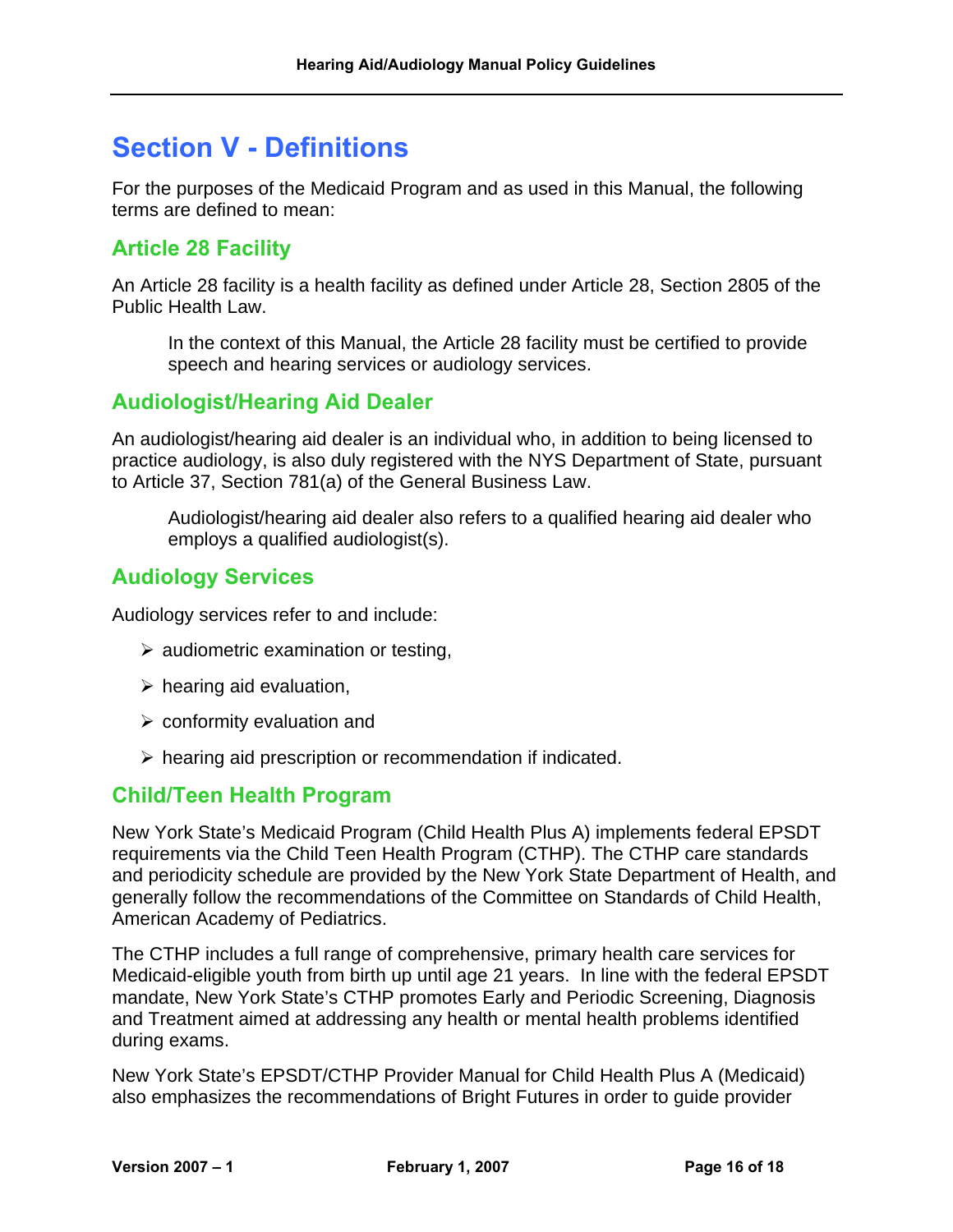practice, and to improve health and mental health outcomes for Medicaid-eligible youth. The EPSDT/CTHP Provider Manual is available online at:

[http://www.emedny.org/ProviderManuals/EPSDTCTHP/index.html.](http://www.emedny.org/ProviderManuals/EPSDTCTHP/index.html)

## <span id="page-17-0"></span>**Hearing Aid Services and Products**

Hearing aid services and products shall be provided in compliance with Article 37 of the General Business Law.

Services shall include hearing aid:

- $\triangleright$  selection,
- $\triangleright$  fitting,
- $\triangleright$  dispensing,
- $\triangleright$  checks following dispensing, and
- $\triangleright$  repairs.

Products shall include:

- $\triangleright$  hearing aids,
- $\triangleright$  earmolds,
- $\triangleright$  batteries.
- $\triangleright$  special fittings and
- $\triangleright$  replacement parts.

#### <span id="page-17-1"></span>**Otolaryngologist**

An otolaryngologist is a licensed physician who is qualified to engage in the practice of otolaryngology by reason of having passed, or received training acceptable for admission to the examination of the American Board of Otolaryngology.

Such a physician normally confines his/her practice to the problems of the ears, pharynx, larynx, nasopharynx, and the tracheo-bronchial tree.

#### <span id="page-17-2"></span>**Qualified Audiologist**

To participate in the Medicaid Program, an audiologist must be licensed and currently registered to practice audiology in by the NYS Education Department.

Audiology services provided to Medicaid-eligible patients while temporarily out-of-state shall be provided by audiologists qualified to practice audiology by the appropriate licensing agency of the state in which the audiology services are provided.